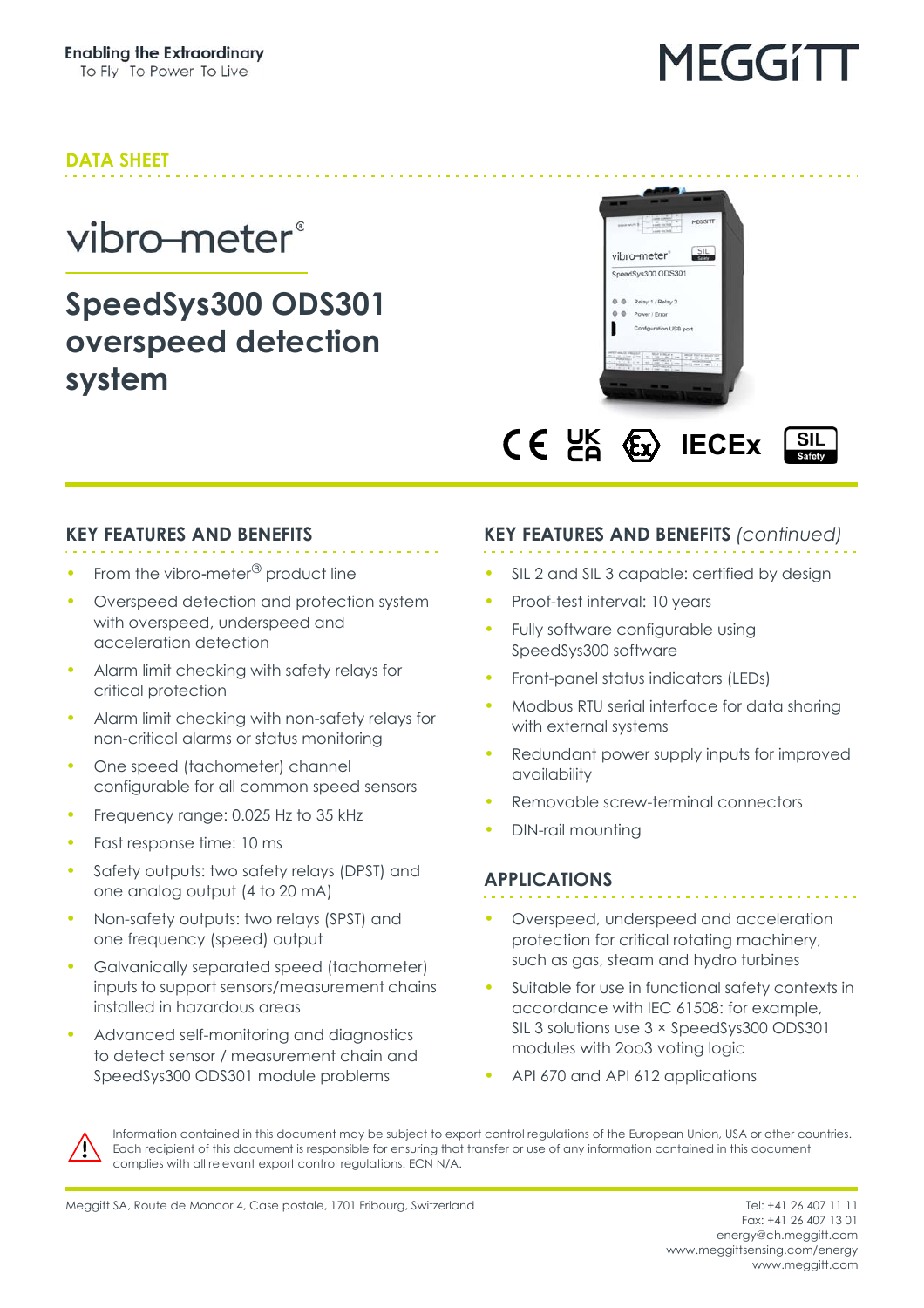#### **DESCRIPTION**

#### **Introduction**

The SpeedSys300 ODS301 overspeed detection system is an overspeed detection and protection system with additional monitoring from Meggitt's vibro-meter® product line. It is a dedicated safety system for critical rotating machinery, designed using the latest technology and standards for one main purpose – to accurately detect overspeed, underspeed and/or acceleration in order to shutdown a machine and protect plant and personnel.

#### **SpeedSys300 ODS301 overspeed detection system**

The SpeedSys300 ODS301 overspeed detection system is a fundamentally simple and highly robust system, designed for ease of use and reliable operation, with an exceptionally long proof-test interval of typically 10 years.

In operation, a shaft with a multi-toothed speed sensing surface, known as a speed wheel, is monitored by an industry-standard proximity, electronic or magnetic speed sensor. The sensor / measurement chain pulses (frequency) are counted by the SpeedSys300 ODS301 module and converted to a rotational speed measurement and an acceleration measurement.

The SpeedSys300 ODS301 module then compares the speed and acceleration measurements against the configured alarm limits, and will activate the safety relays and additional (nonsafety) relays should a measurement exceed a limit. In general, the safety relays are used for critical alarms and the additional relays are used for non-critical alarms or other alarm/status information for the module.

The SpeedSys300 ODS301 module also uses the measured shaft rotational speed to drive the analog 4 to 20 mA current loop output and update the frequency (speed) output, so that the information can be shared with external thirdparty systems such as a DCS or PLC, or even a simple display.

Note: The safety relays and the analog output (4 to 20 mA) are safety outputs. More specifically, they are SIL certified and can be used for critical functions in machinery protection applications, such as initiating the shutdown (trip) of a machine.

#### **SIL safety**

The SpeedSys300 ODS301 overspeed detection system is certified as SIL 2 and SIL 3 capable "by design". Accordingly, the SpeedSys300 ODS301 module includes advanced self-monitoring and diagnostics (also known as built-in self-test (BIST)) to detect problems with the complete system. More specifically, the module's diagnostics can detect problems with the sensor / measurement chain, the cabling and the module itself. If the SpeedSys300 ODS301 module detects any problems that could prevent it from implementing the configured safety function, the module will drive the safety relays and the analog output to their safe states (de-energised and "zero" respectively) in order to ensure that the machine being monitored is always safe.

The SIL 2 design of the SpeedSys300 ODS301 module is SIL 3 capable when used in a redundant 2oo3 architecture. To implement the 2oo3 voting logic required by SIL 3 safety applications, the safety relay outputs from three SpeedSys300 ODS301 modules can either be wired directly together or they can be connected to an external system such as a safety PLC so that the required logic is evaluated before initiating a shutdown.

#### **Safety related and non-safety related functionality**

While the two safety relays and analog output provide the safety related outputs, other SpeedSys300 ODS301 module functionality and outputs provide additional monitoring capability.

Two additional (non-safety) relays are available for alarm/status use depending on the requirements of the application. For example, the additional relays can be used to indicate when a measurement exceeds a non-critical limit or to communicate module status information, as configured using the SpeedSys300 software.

A digital frequency (speed) output is available providing a digital output equivalent to the measured speed processed by the SpeedSys300 ODS301 module. This is typically used with a simple panel-mounted display in order to have a local digital readout of the speed for the machine being monitored.

A serial communications interface supporting Modbus RTU is available to share SpeedSys300 ODS301 module information with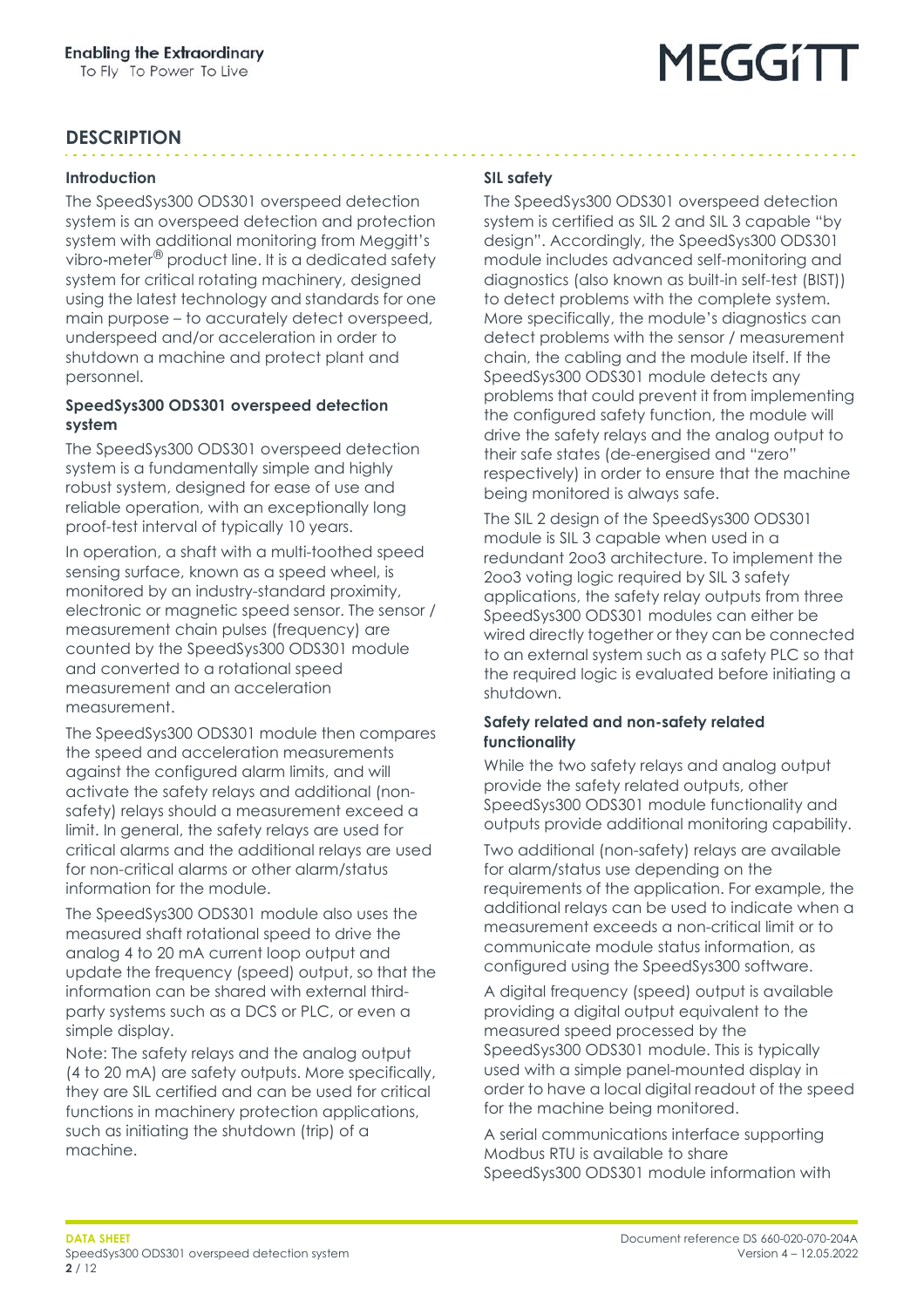### **DESCRIPTION** *(continued)*

external third-party systems such as a DCS or PLC. The Modbus RTU interface is read only and cannot be used to change the configuration or operation of the module.

While the proof-test interval of the

SpeedSys300 ODS301 module itself is typically 10 years (depending on the application), a digital proof-test control input is available to effectively bypass the module's safety relays for test purposes. This supports the proof test of a complete system containing a SpeedSys300 ODS301 module, for example, external systems such as a safety PLC.

Note: During a proof test, the

SpeedSys300 ODS301 module cannot provide its normal machinery monitoring and protection functions. Accordingly, it is highly recommended that proof tests are only performed in accordance with the operating procedures for the machinery being monitored and that appropriate precautions are taken at the control system level (such as DCS or PLC).

Finally, a binary (status) output is used to indicate the status of the complete system (sensor / measurement chain, the cabling and the module itself), that is, the result of the advanced selfmonitoring and diagnostics (BIST).

#### **Software**

The SpeedSys300 ODS301 overspeed detection system is configured using the SpeedSys300 software, proprietary Windows® application software that is supplied with the SpeedSys300 ODS301 module. The computer running the SpeedSys300 software connects to the SpeedSys300 ODS301 module via a USB connector on the front panel of the module.

Like the SpeedSys300 ODS301 module, the SpeedSys300 software is easy to use and engineered for safety and security. For example, in order to ensure that a configuration is correct, there is auto configuration checking. In order to ensure that the configuration is downloaded to the SpeedSys300 ODS301 module correctly, there is auto read-back checking. And in order to ensure that the configuration cannot be inadvertently changed or interfered with, there is password authentication.

SpeedSys300 ODS301 module configurations can be saved to a configuration file for development and documentation purposes. This allows a configuration to be downloaded in order to

support the hot-swap of a module. It also allows configurations to be shared between similar systems.

In typical overspeed monitoring and protection applications, the SpeedSys300 software is connected to a SpeedSys300 ODS301 module for configuration and commissioning only, after which the system operates standalone.

#### **Hardware**

The SpeedSys300 ODS301 overspeed detection system hardware and firmware (embedded software) are designed and certified for SIL 2 and SIL3 capability, and include advanced selfmonitoring and diagnostics (BIST) with redundant processing and data comparison. The SpeedSys300 ODS301 module also has redundant power supply inputs for improved availability.

The SpeedSys300 ODS301 module's housing features removable screw-terminal connectors that can unplugged from the main body of the housing to simplify installation and mounting.

It also features a DIN-rail mounting adaptor that allows it to be mounted directly on a DIN rail.

#### **Application information**

The SpeedSys300 ODS301 overspeed detection system solves overspeed safety requirements in a simple, reliable and cost-effective way. It is simple to install, configure and integrate into existing monitoring and protection applications.

For critical rotating machinery that requires monitoring and protection of both overspeed and vibration, the SpeedSys300 ODS301 module complements the VM600 and VibroSmart® machinery monitoring systems. As the safety critical speed system (SpeedSys300 ODS301) and any other systems (vibration and/or combustion) are completely separate ("segregated"), the SpeedSys300 ODS301 can always be relied upon to shut down a machine, even in the event of a problem with other systems.

Because the SpeedSys300 ODS301 overspeed detection system is SIL certified "by design", it is not limited to specific applications and there are fewer restrictions compared to equivalent "proven in use" systems. And being a new design, it uses the latest technology so there are no component supply or obsolescence issues.

For specific applications, contact your local Meggitt representative.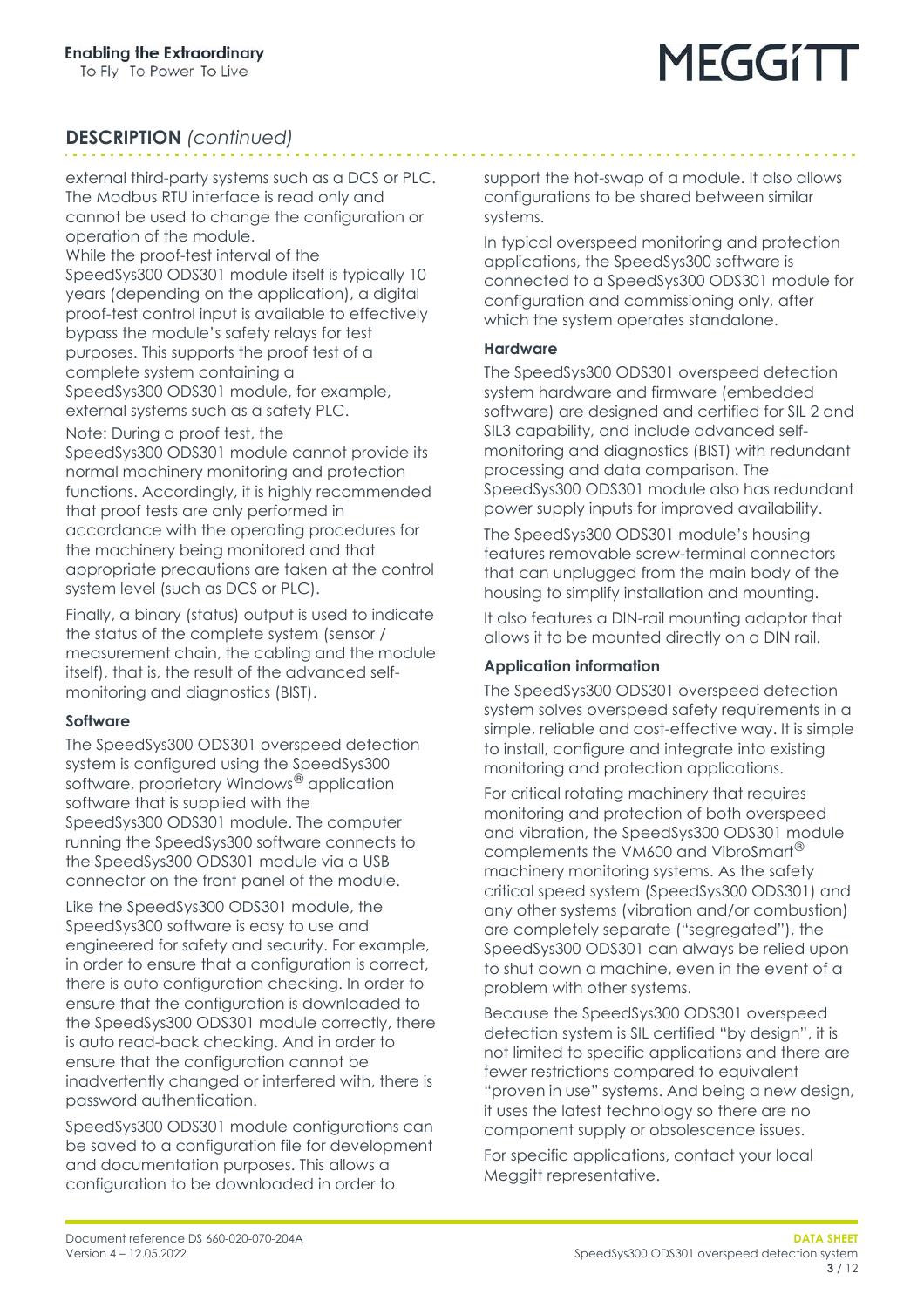#### **INTERFACE DIAGRAM**



(for communications with the SpeedSys300 software)

**SpeedSys300 ODS301 module**

Notes

The SpeedSys300 ODS301 module is a single channel device. It has three separate input interfaces for connection to different types of speed sensor / measurement chain but only one measurement channel can be configured and used by the module at any one time.

**\* Only Safety relay 1, Safety relay 2 and the Analog output are safety outputs**. No other outputs should be used to implement a safety function.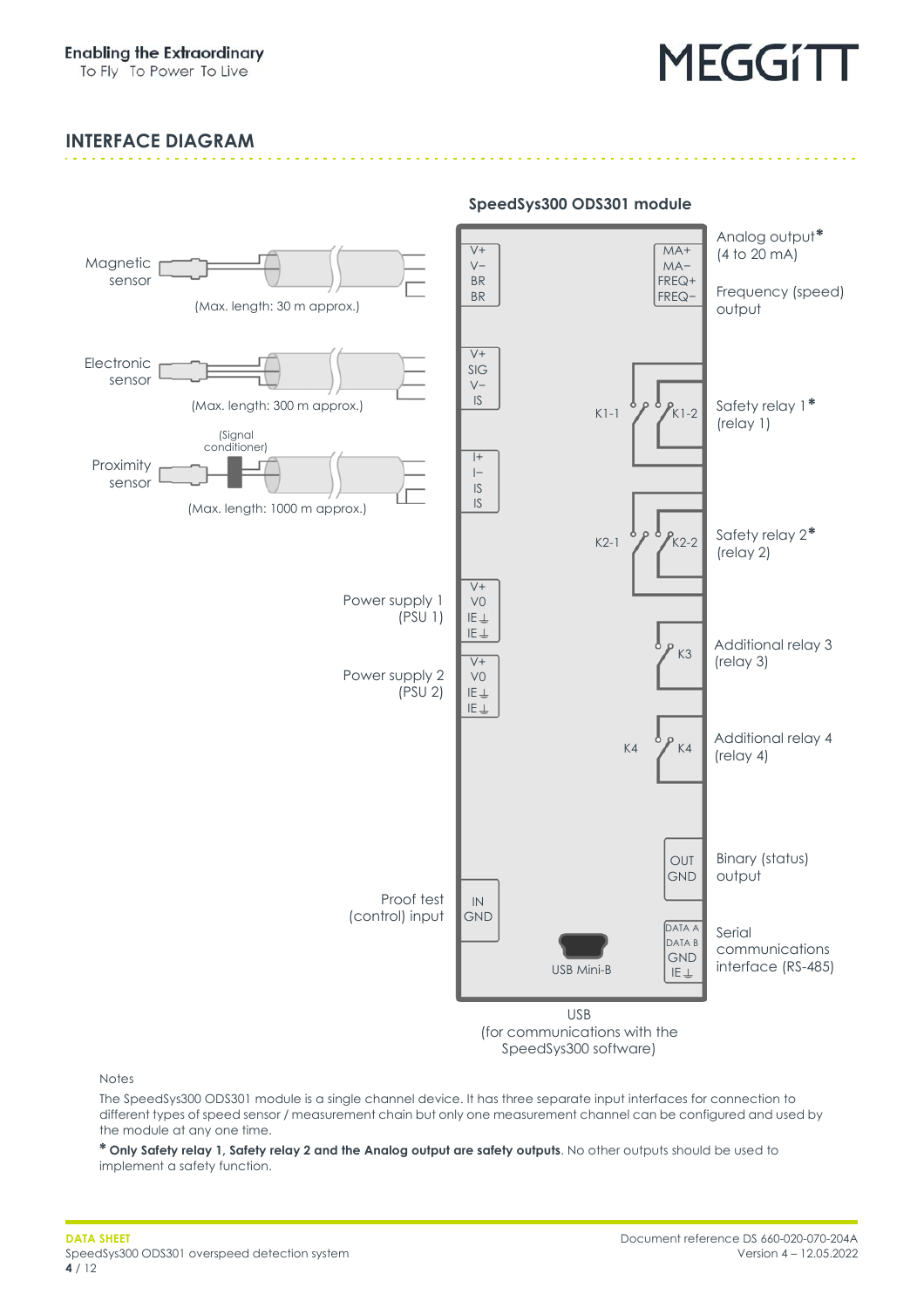#### **SPECIFICATIONS**

#### <span id="page-4-0"></span>**Supported sensors**

Compatible with a wide range of industry-standard speed measurement chains (sensors/signal conditioners):

Proximity sensors

• Description : Proximity (eddy current) sensors use a coil of wire to generate an electromagnetic field which induces eddy currents in a metal target. As the distance to the target changes, the electrical characteristics of the magnetic circuit (sensing element) change, which the signal conditioner converts into a proportional analogue signal. Accordingly, these sensors provide an accurate measurement of the distance to the speed wheel. Note: Meggitt vibro-meter® TQxxx proximity measurement sensors/ systems with a current output are supported by the SpeedSys300 ODS301 module and are suitable for signal transmission up to 1000 m – further than any other solution. • Interface type  $\cdot$  2-wire current signal (analogue) • Sensor power supply (output)  $\cdot$  : −20 to −32 V<sub>DC</sub> / 25 mA max. • Input current range : −15.5 mA (min. gap) to −20.5 mA (max. gap) Electronic sensors • Description : Electronic (Hall-effect) sensors contain a magnet and a semiconductor material. The semiconductor detects changes in the magnetic field strength, proportional to the distance to the target, and uses signal conditioning to generate a fixed amplitude output voltage. As the sensing element (semiconductor) measures the strength of the magnetic field (that is, they depend on magnetic flux density and do not require a changing signal), they can be used for low-speed applications and zero-speed detection. However, the built-in electronics does limit operating temperatures. Note: Electronic sensors are typically suitable for signal transmission up to 300 m. • Interface type  $\cdot$  3-wire voltage signal (digital) • Sensor power supply (output)  $\qquad \qquad : 10 \text{ to } 30 \text{ V}_{\text{DC}}$  / 14 mA max. • Input voltage range  $\cdot$  : <1.5 V<sub>DC</sub> (low) to >(supply - 2.5) V<sub>DC</sub> (high) Magnetic sensors • Description : Magnetic (variable reluctance) sensors contain a magnet and a coil. The coil detects changes in the magnetic field, proportional to the distance to the target, and generates a varying amplitude output voltage. As the sensing element (coil) detects changes in the magnetic field (that is, they depend on the rotational speed of the target), they are not suitable for low-speed applications or zerospeed detection. However, due to their simplicity (passive design), they are inherently reliable and suitable for high-temperature applications. Note: Magnetic sensors are typically suitable for signal transmission up to 30 m. • Interface type  $\cdot$  2-wire voltage signal (analogue) • Sensor power supply (output) : None • Input voltage range  $\overline{O}$  : Bipolar voltages up to 80  $V_{DC}$ 

Note: The advanced self-monitoring and diagnostics (BIST) of the SpeedSys300 ODS301 module incorporates line-fault (open-circuit or short-circuit) and incorrect power consumption checks for proximity sensors and electronic sensors, and line-fault (open-circuit or short-circuit) checks for magnetic sensors.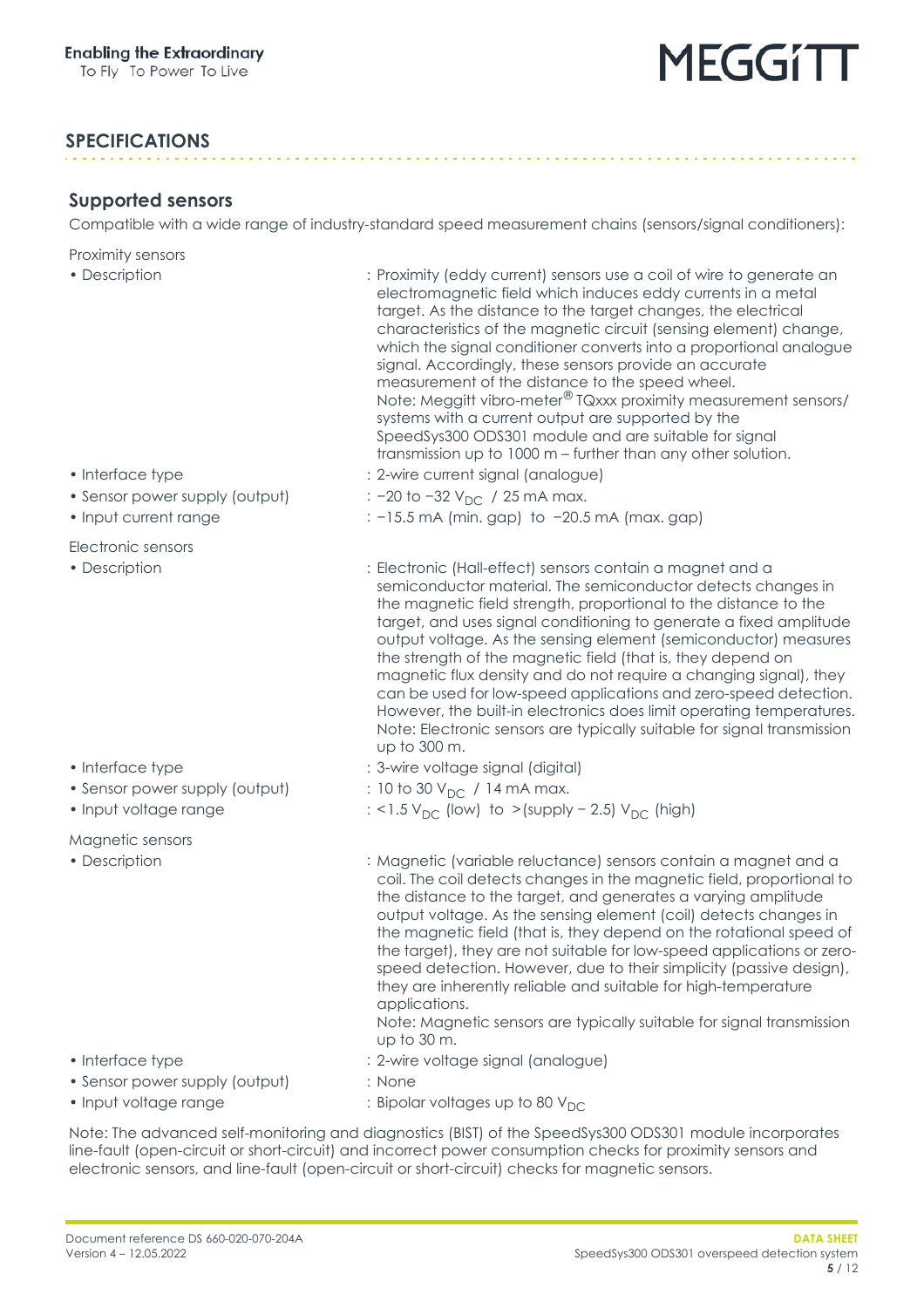#### **SPECIFICATIONS** *(continued)*

| Input channel(s)                                     |                                                                                                                                             |
|------------------------------------------------------|---------------------------------------------------------------------------------------------------------------------------------------------|
| Number of independent speed<br>(tachometer) channels | : 3 separate interfaces for different types of sensor / measurement<br>chain.<br>Note: Only one sensor / measurement chain at any one time. |
| Frequency/speed measurement range                    | : 0.025 Hz to 35 kHz                                                                                                                        |
| Maximum measurable frequency                         | $: 35$ kHz                                                                                                                                  |
| Measurement accuracy (frequency)                     | $: 0.05\%$                                                                                                                                  |
| Input range                                          |                                                                                                                                             |
| • Voltage                                            | : 20 mV <sub>RMS</sub> to 80 V <sub>RMS</sub> / 100 kΩ                                                                                      |
| • Current                                            | $: 200 \text{ mA max}$ .                                                                                                                    |
| Trigger level                                        | : 0 to 5 V (configurable using the SpeedSys300 software)                                                                                    |
| Over-voltage and overload protection                 | : Yes (protection fuse)                                                                                                                     |

Note: The input channel interfaces for all sensor types (proximity, electronic and magnetic) are galvanically separated in order to allow a direct connection to a sensor/measurement chain installed in a hazardous area (potentially explosive atmosphere), eliminating the need for additional external safety barriers such as Zeners. See **[Potentially explosive atmospheres on page](#page-8-0) 9**.

#### <span id="page-5-0"></span>**Response times**

| Measurement time             | : Depends on input frequency and SpeedSys300 ODS301 module<br>configuration (averaging, etc). Contact Meggitt SA for further<br>information.                                                                                                                                                                                                                                                                                              |
|------------------------------|-------------------------------------------------------------------------------------------------------------------------------------------------------------------------------------------------------------------------------------------------------------------------------------------------------------------------------------------------------------------------------------------------------------------------------------------|
| Hardware reaction time       | $:$ $\leq$ 8 ms                                                                                                                                                                                                                                                                                                                                                                                                                           |
| Total response time          | : 10 ms (typical)                                                                                                                                                                                                                                                                                                                                                                                                                         |
| <b>Relays</b>                |                                                                                                                                                                                                                                                                                                                                                                                                                                           |
| <b>Safety relays</b>         |                                                                                                                                                                                                                                                                                                                                                                                                                                           |
| Number                       | : 2 (safety relay 1 and safety relay 2)                                                                                                                                                                                                                                                                                                                                                                                                   |
| Type and contact arrangement | : Double-pole single-throw (DPST) safety relays - certified for<br>SIL safety loops.<br>2 × COM and 2 × NO contacts available per relay                                                                                                                                                                                                                                                                                                   |
|                              | (see Connectors on page 10).                                                                                                                                                                                                                                                                                                                                                                                                              |
| Switching voltage            | : 30 V <sub>DC</sub>                                                                                                                                                                                                                                                                                                                                                                                                                      |
| Switching current            | : 2 A max. (resistive load) / 100 mA max. (inductive load)                                                                                                                                                                                                                                                                                                                                                                                |
| Response time                | : See Response times on page 6                                                                                                                                                                                                                                                                                                                                                                                                            |
| Operation                    | : The SpeedSys300 ODS301 module's safety relays are user-<br>configurable except for the safe state, which is always normally de-<br>energised (NDE).<br>In general, the SpeedSys300 ODS301 module compares the<br>measured speed against the configured limits and will put the<br>safety relays into the safe state should the measured value exceed<br>a critical alarm limit related to overspeed, underspeed and/or<br>acceleration. |
| Safe state                   | : In the safe state, the safety relays are activated (de-energised) so<br>that there is an open-circuit between the COM and NO contacts.<br>Note: The SpeedSys300 ODS301 module's safety relays follow the<br>"de-energise to trip principle", that is, they are normally energised<br>(NE) during normal operation and are normally de-energised (NDE)<br>to indicate a problem.                                                         |

**The SpeedSys300 ODS301 module's safety relays are SIL certified and can be used for critical functions in**   $\triangle$ **machinery protection applications, such as initiating the shutdown (trip) of a machine.**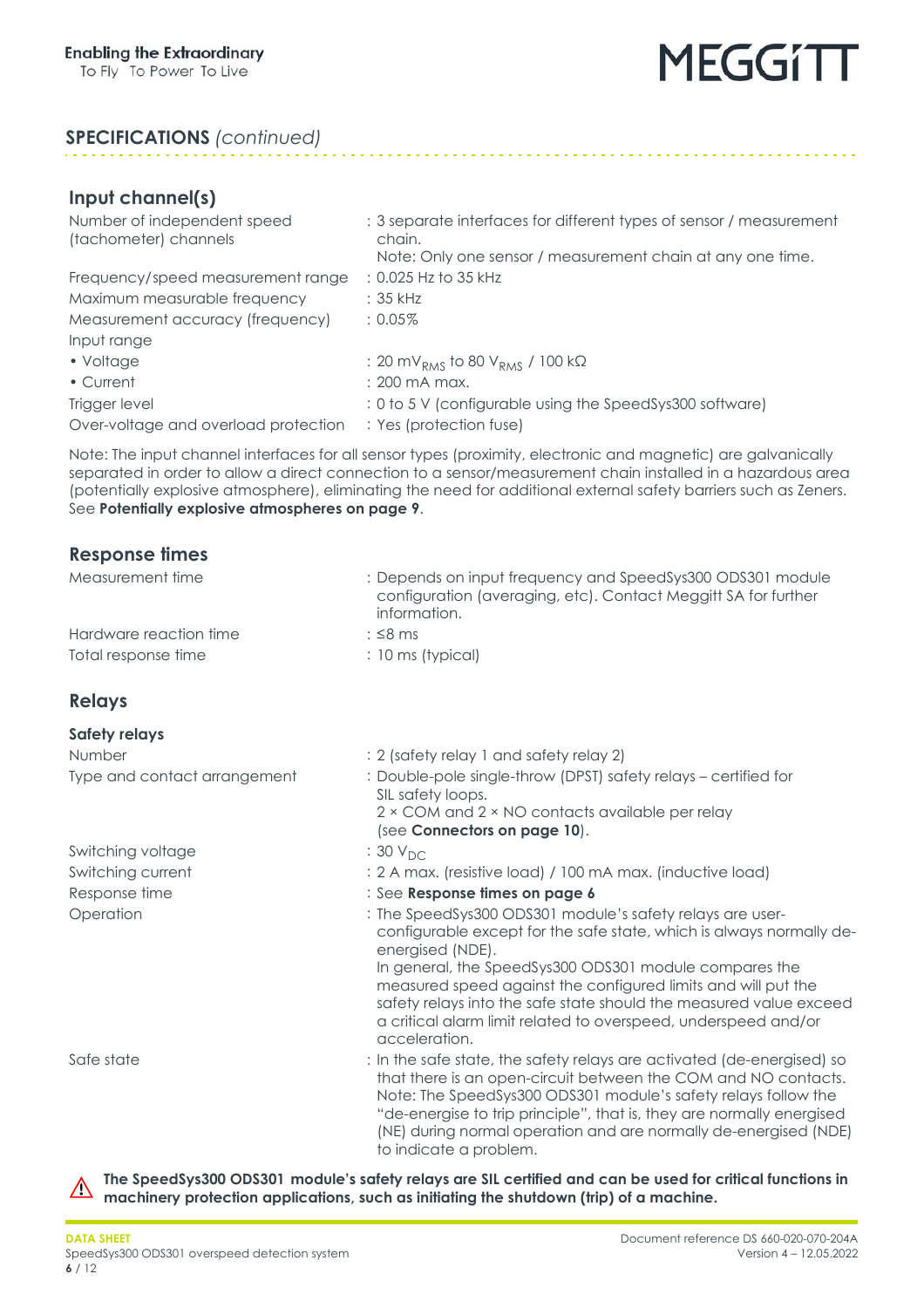# MEGGITI

### **SPECIFICATIONS** *(continued)*

#### **Additional (non-safety) relays**

Switching voltage  $: 30 V_{DC}$ <br>Switching current  $: 2 A mag$ 

- Number : 2 (additional relay 3 and additional relay 4) Type and contact arrangement : Single-pole single-throw (SPST) relays.
	- 1 × COM and 1 × NO contact available per relay (see **[Connectors on page](#page-9-0) 10**).
	-
	- : 2 A max. (resistive load) / 100 mA max. (inductive load)
- Operation : The SpeedSys300 ODS301 module's additional (non-safety) relays are user-configurable including for the default state, which can be either normally energised (NE) or normally de-energised (NDE). In general, the SpeedSys300 ODS301 module can use the additional relays to indicate overspeed, underspeed and/or acceleration conditions or other alarm/status information for the module. For example, a relay can be used to indicate when a measurement exceeds a non-critical alarm limit or to

communicate module status information.

**The SpeedSys300 ODS301 module's additional (non-safety) relays are not SIL certified and must not be used**   $\triangle$ **for critical functions in machinery protection applications.**

#### **Analog output**

| Number                           | : 1 (analogue output) – certified for SIL safety loops                                                                                                                                                                      |
|----------------------------------|-----------------------------------------------------------------------------------------------------------------------------------------------------------------------------------------------------------------------------|
| <b>Type</b>                      | : 4 to 20 mA current loop                                                                                                                                                                                                   |
| Measurement accuracy (frequency) | $: 0.1\%$                                                                                                                                                                                                                   |
| Resolution                       | $: 16$ bit                                                                                                                                                                                                                  |
| Operation                        | : The SpeedSys300 ODS301 module updates the analog output to<br>transmit a current value in the configured range, equivalent to the<br>measured speed.<br>Note: The analog output can be bypassed (effectively disabled) if |
|                                  | not required by an application.                                                                                                                                                                                             |
| Safe state                       | : In the safe state, the analog output is de-activated, that is, driven<br>to a configurable "zero" value. For example, 3.6 mA.                                                                                             |

#### **The SpeedSys300 ODS301 module's analog output is SIL certified and can be used for critical functions in machinery protection applications.**

#### **Frequency (speed) output**

| Number    | : 1 (frequency (speed) output)                                                                  |
|-----------|-------------------------------------------------------------------------------------------------|
| Type      | : Diaital                                                                                       |
| Levels    | : Open-collector output signal up to 24 $V_{DC}$ / 100 mA.                                      |
| Operation | : Digital output equivalent to the measured speed processed by the<br>SpeedSys300 ODS301 module |

#### **The SpeedSys300 ODS301 module's frequency (speed) output is not SIL certified and must not be used for critical functions in machinery protection applications.**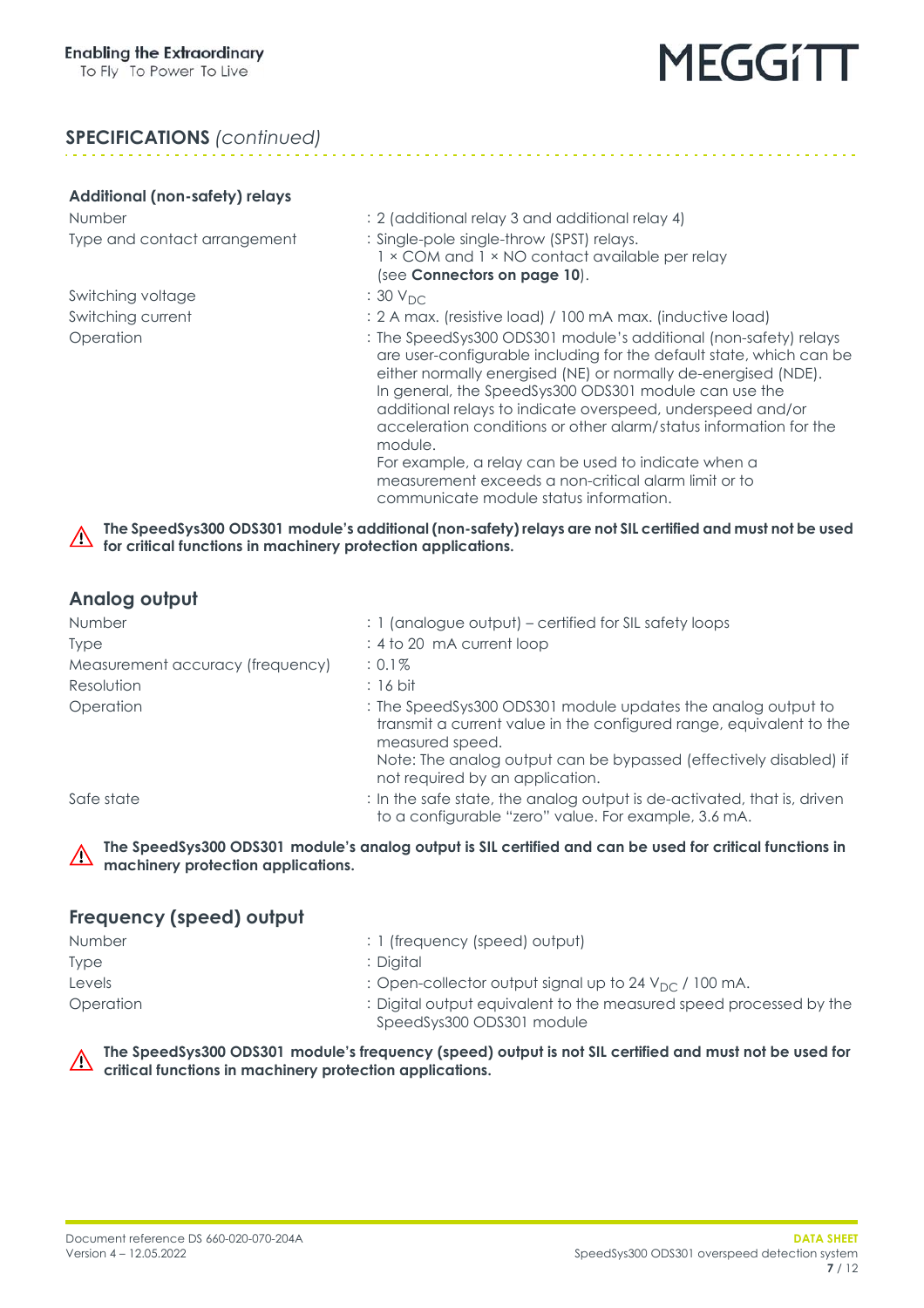#### **SPECIFICATIONS** *(continued)*

#### **Control input/output**

- 
- 

- 
- 
- Proof test input included to support the proof test of a complete system containing an SpeedSys300 ODS301 module, for example, external systems such as a safety PLC
- Levels  $\cdot$  Levels  $\cdot$   $\cdot$   $\frac{15 \text{ V}_{\text{DC}}}{\text{m}}$  ("low") or >15 V<sub>DC</sub> ("high")
- Operation  $\cdot$  bow enables the proof test, that is, the SpeedSys300 ODS301 module's safety relays are put into the safe state.
	- High disables the proof test, that is, the SpeedSys300 ODS301 module resumes normal operation.
- Binary (status) output : Signal to indicate the status of the SpeedSys300 ODS301 module
- Levels **business** : Open-collector output signal up to 24 V<sub>DC</sub> / 90 mA
- Operation **indicates a problem with the SpeedSys300 ODS301 module.** • High indicates normal operation of the SpeedSys300 ODS301 module.

The SpeedSys300 ODS301 module's advanced self-monitoring and diagnostics (BIST) continuously checks and monitors the status of the sensor / measurement chain, the cabling and the module itself, and uses the binary output to indicate the status of the module. Note: If a safe state is the result of a system problem, the binary (status) output indicates this.

#### **Status (LED) indicators**

Relay 1 / Relay 2 : Indicates the status of safety relay 1 and safety relay 2 Power / Error  $\cdot$  : Indicates the status of the power supply to the SpeedSys300 ODS301 module and the operational status of the complete system (sensor / measurement chain, the cabling and the module itself)

### **Communications**

#### **Configuration**

| Operation | : The SpeedSys300 ODS301 module connects to a computer running<br>the SpeedSys300 software, which is used to configure and manage<br>modules |
|-----------|----------------------------------------------------------------------------------------------------------------------------------------------|
| Type      | : USB                                                                                                                                        |
| Connector | : USB Mini-B connector (female)                                                                                                              |

Note: Each SpeedSys300 ODS301 module is supplied with a USB cable (USB Type-A to USB Mini-B) that is suitable for connecting the module to a computer. It is also supplied with access (via FTP) to a copy of the SpeedSys300 software, proprietary Windows<sup>®</sup> software.

| : Modbus RTU serial interface to share SpeedSys300 ODS301 module<br>information with external systems such as a DCS or PLC.<br>Note: The Modbus RTU interface is read only and the information to<br>be shared is defined by the SpeedSys300 ODS301 module's<br>configuration. |
|--------------------------------------------------------------------------------------------------------------------------------------------------------------------------------------------------------------------------------------------------------------------------------|
| $:$ RS-485 (half-duplex)                                                                                                                                                                                                                                                       |
| : See Connectors on page 10                                                                                                                                                                                                                                                    |
|                                                                                                                                                                                                                                                                                |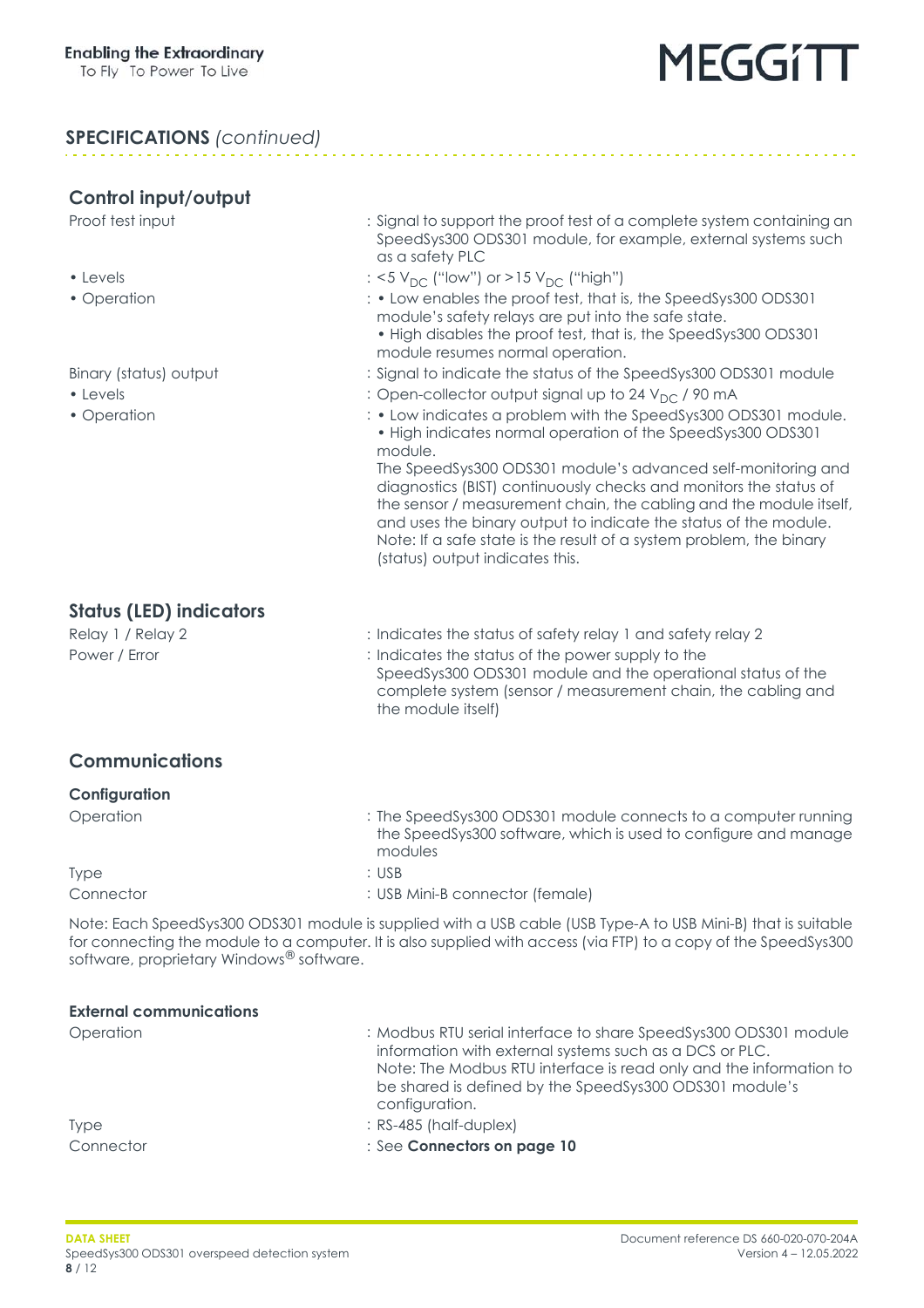

### **SPECIFICATIONS** *(continued)*

| <b>Environmental</b>     |                                                                                                                                                                                          |
|--------------------------|------------------------------------------------------------------------------------------------------------------------------------------------------------------------------------------|
| Temperature              |                                                                                                                                                                                          |
| • Operating              | : $-20$ to 60 °C ( $-4$ to 140 °F)                                                                                                                                                       |
| • Storage                | : $-40$ to 85 °C ( $-40$ to 185 °F)                                                                                                                                                      |
| Humidity                 |                                                                                                                                                                                          |
| • Operating              | : 90% max. non-condensing                                                                                                                                                                |
| • Storage                | : 95% max. non-condensing                                                                                                                                                                |
| Protection rating        | $\therefore$ IP20.                                                                                                                                                                       |
| (according to IEC 60529) | Note: The SpeedSys300 ODS301 is suitable for indoor use only unless<br>it is installed in an industrial housing or enclosure that ensures a<br>higher level of environmental protection. |
|                          |                                                                                                                                                                                          |

#### <span id="page-8-0"></span>**Potentially explosive atmospheres**

Ex certified input channel interfaces for use with sensors/measurement chains in hazardous areas

*Inputs*

| Type of protection Ex ia: intrinsic safety |                                        |                                                                                                                                                                            |
|--------------------------------------------|----------------------------------------|----------------------------------------------------------------------------------------------------------------------------------------------------------------------------|
| Europe                                     | EU type examination certificate        | $\langle \xi_{\mathbf{x}} \rangle$ II (1) G [Ex ia Ga] IIC (outside of Ex Zone)<br>$\langle \xi_{\mathbf{x}} \rangle$ II (1) D [Ex ia Da] III<br><b>IBExU 20 ATEX 1157</b> |
| International                              | <b>IECEx certificate of conformity</b> | [Exia Ga] IIC (outside of Ex Zone)<br>Ex ia Da] IIIC<br><b>IECEX IBE 20.0045</b>                                                                                           |

**For specific parameters of the mode of protection concerned and special conditions for safe use,**  $\triangle$ **refer to the Ex certificates that are available from Meggitt SA.**

#### **Approvals**

| Conformity                             | : European Union (EU) declaration of conformity (CE marking).<br>United Kingdom (UKCA) declaration of conformity.                                                                                                                             |
|----------------------------------------|-----------------------------------------------------------------------------------------------------------------------------------------------------------------------------------------------------------------------------------------------|
| Electromagnetic compatibility<br>(EMC) | : EN 61000-4-2:2009, EN 61000-4-3:2006/A1:2008/A2:2010,<br>EN 61000-4-4:2012, EN 61000-4-5:2014/A1:2017, EN 61000-4-6:2009,<br>EN 61000-4-16:2011, EN 61000-4-29:2000.<br>EN 61326-1:2013, EN 61326-3-1:2017 (SIL).<br>EN 55011:2016/A1:2017. |
| Electrical safety                      | : IEC 61010-1:2010, IEC 61010-1:2010/AMD1:2016.<br>CAN/CSA-C22.2 No 61010-1 + Amd 1 / UL 61010-1 (3rd Ed.); Am. 1.                                                                                                                            |
| Environmental management               | : RoHS compliant (2011/65/EU, 2015/863/EU, EN IEC 63000:2018)                                                                                                                                                                                 |
| Hazardous areas                        | : Ex approved (see <b>Potentially explosive atmospheres on page 9)</b> .<br>EN IEC 60079-0:2018, EN 60079-11:2012.                                                                                                                            |
| Functional safety                      | : SIL 2 and SIL 3 capable in accordance with IEC 61508:2010                                                                                                                                                                                   |
| American petroleum institute<br>(API)  | : Compliant with API 670 (machinery protection systems) and<br>API 612 ("steam turbines")                                                                                                                                                     |
|                                        |                                                                                                                                                                                                                                               |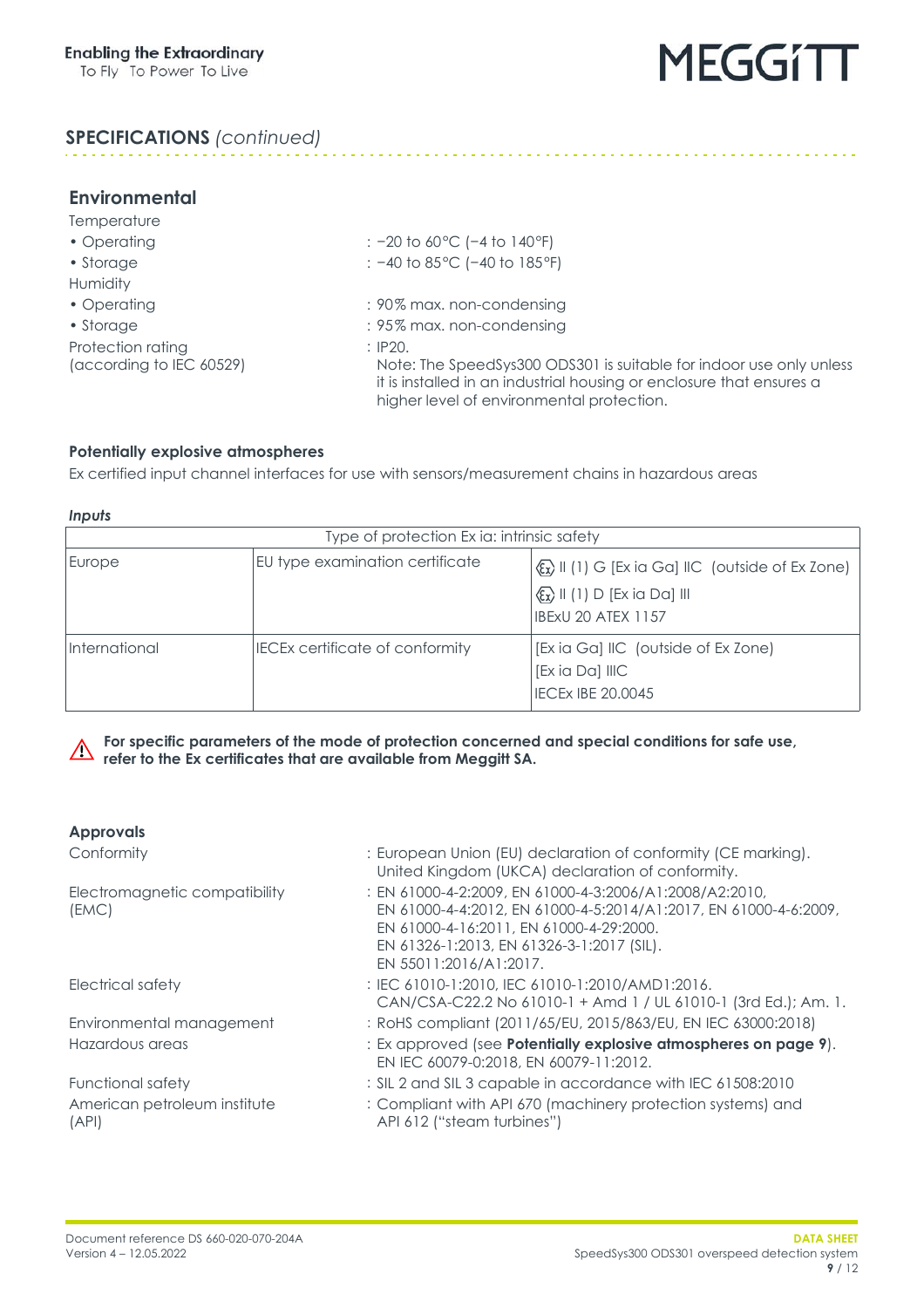### **SPECIFICATIONS** *(continued)*

- $\therefore$  24 V<sub>DC</sub> nom. (18 to 36 V<sub>DC</sub>)
- : Two separate inputs to support external power supply redundancy
- : 220 mA nom.
- <315 mA max.
- $: 5.3$  W max. (at 24 V<sub>DC</sub>)
- : Yes

### **Power supplies to measurement chains (output)**

| Number of independent sensor<br>power supplies |                                                                                                                               |
|------------------------------------------------|-------------------------------------------------------------------------------------------------------------------------------|
| Sensor power supply output                     | : Current, voltage or none – depending on the sensor type (input)<br>channel configuration). See Supported sensors on page 5. |
| Short-circuit protection                       | : Yes                                                                                                                         |

### <span id="page-9-0"></span>**Connectors**

| Screw-terminal connectors (inputs)  | : 4 contacts per connector for sensor-side signals                                                    |  |  |
|-------------------------------------|-------------------------------------------------------------------------------------------------------|--|--|
| Screw-terminal connectors (outputs) | : 4 contacts per connector for monitor-side signals                                                   |  |  |
| Electrical connections              |                                                                                                       |  |  |
| $\cdot$ IEC                         | : 320 V / 10 A                                                                                        |  |  |
| $\cdot$ CSA/UL                      | : 300 V / 10 A / 26 to 12 AWG                                                                         |  |  |
| Clamping range                      | : 0.13 to 3.31 mm <sup>2</sup> / 26 to 14 AWG                                                         |  |  |
| Tightening torque                   | : 0.4 to 0.6 N · m (0.30 to 0.44 lb-ft)                                                               |  |  |
| Connectors                          |                                                                                                       |  |  |
| • 2-WIRE VOLTAGE                    | : Magnetic (variable reluctance) sensor interface                                                     |  |  |
| • 3-WIRE VOLTAGE                    | : Electronic (Hall-effect) sensor interface                                                           |  |  |
| • 2-WIRE CURRENT                    | : Proximity (eddy current) sensor interface                                                           |  |  |
| • SAFETY ANALOG / FREQ OUT          | : Analog output (4 to 20 mA) and frequency (speed) output                                             |  |  |
| • POWER PSU 1                       | : Power supply 1 (PS1) input                                                                          |  |  |
| • POWER PSU 2                       | : Power supply 2 (PS2) input                                                                          |  |  |
| · RELAY 3 / RELAY 4                 | : Additional (non-safety) relays 3 and 4                                                              |  |  |
| • SAFETY RELAY 1                    | : Safety relay 1                                                                                      |  |  |
| • SAFETY RELAY 2                    | : Safety relay 2                                                                                      |  |  |
| • PROOF TEST IN / BINARY OUT        | : Proof test (control) input and binary (status) output                                               |  |  |
| • MODBUS RS485                      | : Serial communications interface (RS-485, half-duplex)                                               |  |  |
|                                     | Note: All inputs and outputs use removable screw-terminal connectors that can be unplugged from the m |  |  |

Note: All inputs and outputs use removable screw-terminal connectors that can be unplugged from the main body of the housing to simplify installation and mounting of the SpeedSys300 ODS301 module. The sensor input connections are located on the top of the module and all other connections are located on the bottom.

### **Physical**

| Electrical connections              | : Removable screw-terminal connectors.<br>See Connectors on page 10.                                     |
|-------------------------------------|----------------------------------------------------------------------------------------------------------|
| Housing                             | : Polyamide (PA 66 GF 30)                                                                                |
| Dimensions (height × width × depth) | : See Mechanical drawings on page 11                                                                     |
| Weight                              | $: 350$ g (0.77 lb) approx.                                                                              |
| Mounting                            | : Mounts on a TH 35 DIN rail (according to EN 50022 / IEC 60715).<br>For example, TH 35-7.5 or TH 35-15. |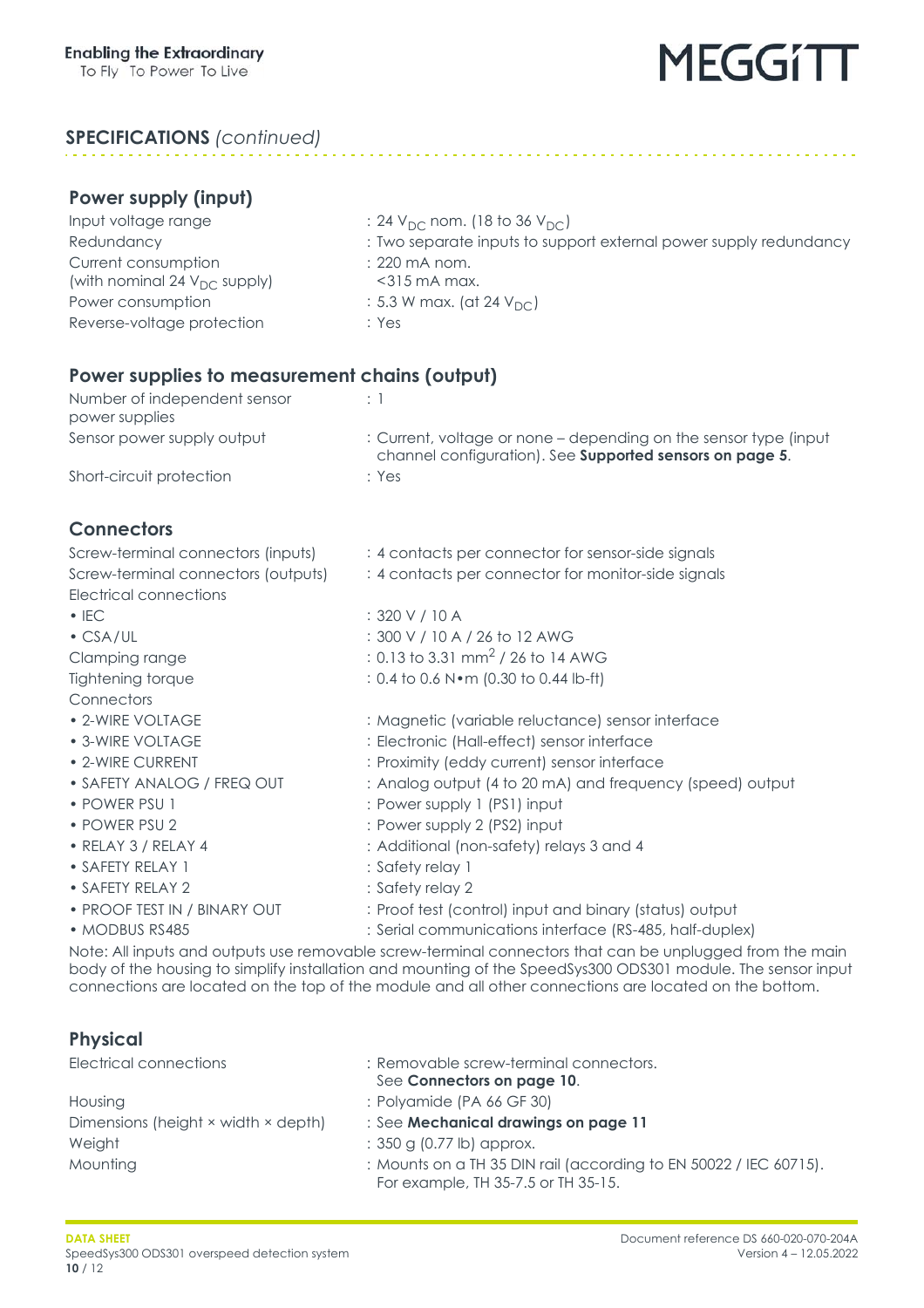To Fly To Power To Live

## **MEGGITT**

#### <span id="page-10-0"></span>**MECHANICAL DRAWINGS**

**Top view**



6336

 $\overline{\phantom{0}}$ 

vibro-meter SIL

**Configuration USB Port** 

SpeedSys300 ODS301

○ O Relay 1 / Relay 2  $\bigcirc$   $\bigcirc$  Power/Error

<u>eeelleees</u>

 $\overline{\phantom{m}}$ 

咽回

<u>0000</u>

IÀÁL

咽口

MEGGITT

 $|m|$ 

 $frac{1}{2}$  $\overline{\blacksquare}$ 

亚西西

四卤卤

듩 ᅲ

듩

67.5 (2.7″)

四月四

<u>root</u>

四回回

四四回

 $\Box$ \_\_\_\_\_\_\_\_\_\_\_

 $\overline{\phantom{m}}$ <u>peedleeselleese</u> 117.7 (4.6″)

 $117.7(4.6")$ 

**Front view**



Note: All dimensions in mm (in) unless otherwise stated.

**Bottom view**